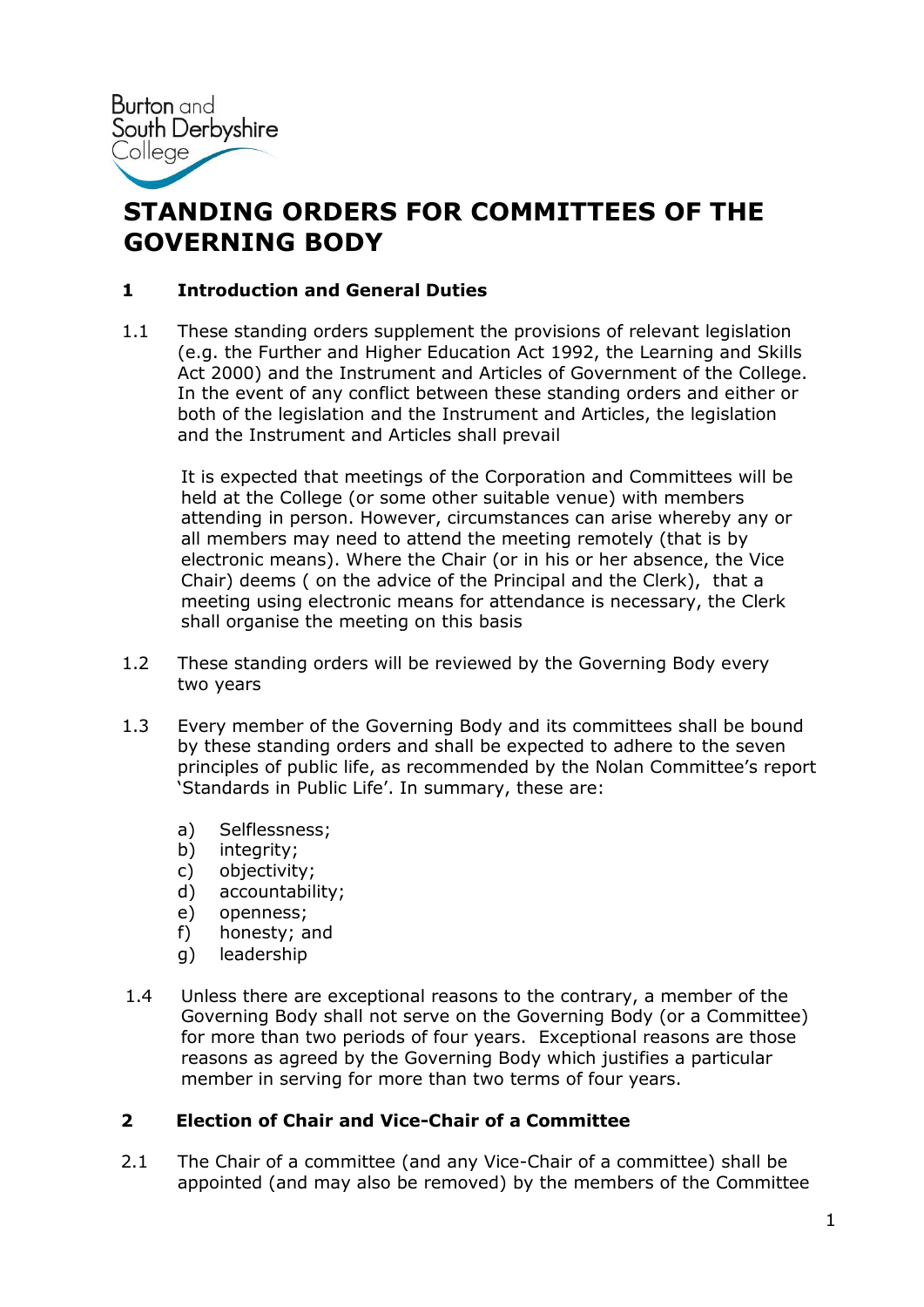and shall hold office for such a period as the Governing Body may determine. On the expiry of their term of office the Chair and Vice-Chair shall be eligible for re-appointment

- 2.2 If both the Chair and the Vice-Chair of a committee are absent from a meeting of that committee, the members of the committee who are present shall choose one of their number to act as chair for that meeting
- 2.3 The Chair and Vice-Chair of a committee may resign their respective position at any time by giving notice to the Clerk to the Corporation

#### **3 Decisions and Voting**

- 3.1 Resolutions at meetings of a committee shall be passed on the basis of a majority decision taken by those who attend and vote at a quorate meeting
- 3.2 All members of a committee will comply with the doctrine of collective responsibility and stand by a decision even if it was not taken unanimously
- 3.3 In the case of an equality votes, the Chair of the meeting shall have a second or casting vote
- 3.4 Members of a committee may not vote by proxy or by post but they can attend the meeting remotely (eg by Skype).
- 3.5 The quorum requirements for a committee shall be set out in its terms of reference. A meeting must be quorate throughout. If a quorum is not present (or if during the meeting such a quorum ceases to be present) the meeting shall not (continue to) be held and a new (adjourned) date shall be determined
- 3.6 No decision of a committee may be rescinded or varied at a subsequent meeting unless consideration of the rescission or variation is a specific item of business on the agenda of that meeting
- 3.7 Authority has been delegated to the Chair to take Chair's action in prescribed circumstances, eg where action needs to be taken urgently between regular Corporation meetings and it is not reasonably practicable to convene a special meeting. Reporting of the Chair's action should be carried out at the next meeting of the Corporation for the Chair's decision to be ratified by the Corporation.

# **4 Convening Meetings of a Committee**

- 4.1 Committees shall comply with any stipulated minimum number of meetings as set out in their terms of reference
- 4.2 All committee meetings shall be convened by the Clerk to the Corporation and notice shall be sent to every member of the committee together with a copy of the proposed agenda at least seven days' prior to the meeting. Such notice shall also state the time, date and place of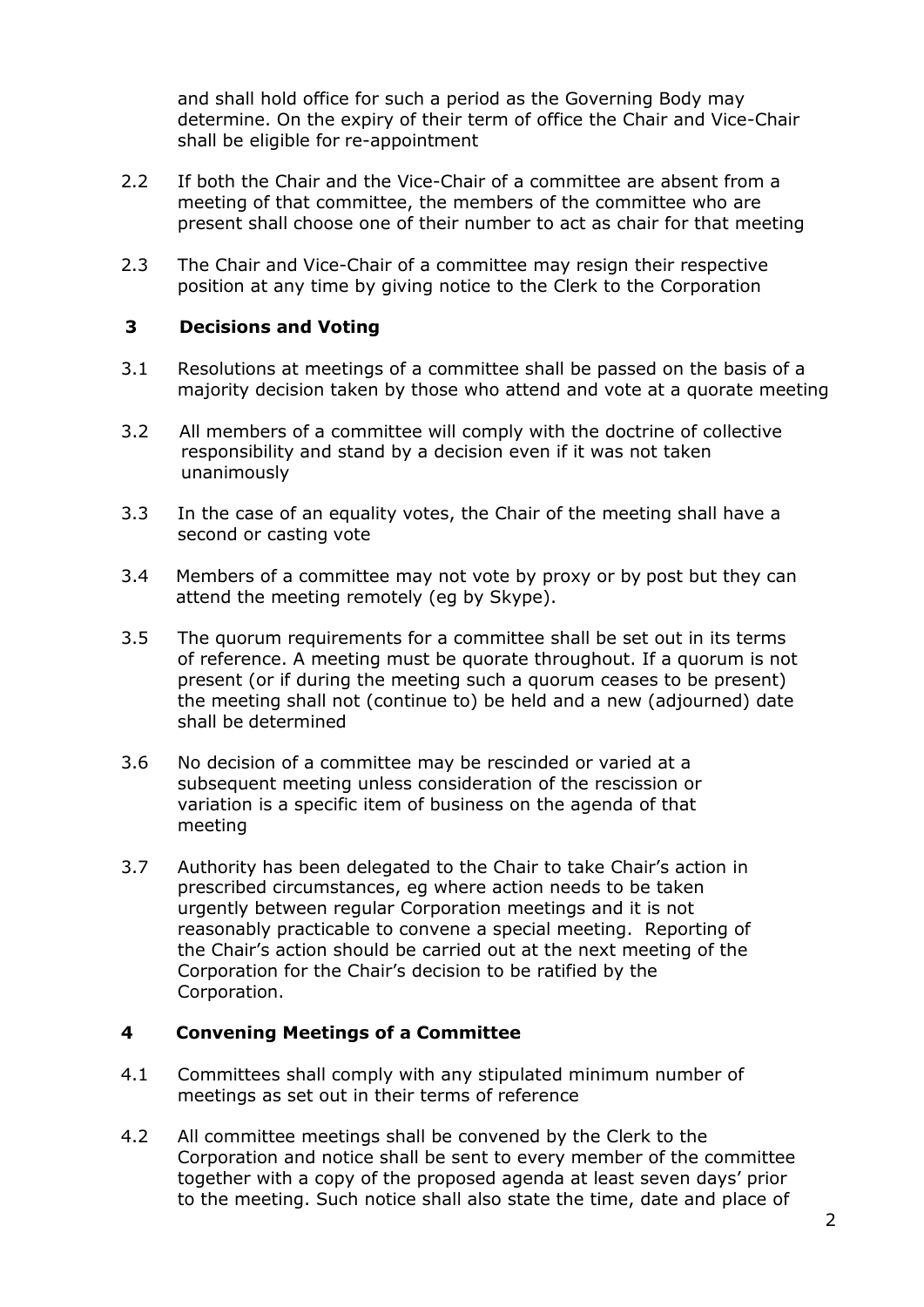the proposed meeting

4.3 It shall be permissible for the Chair of a committee to call an emergency meeting of that committee by giving less than seven days' prior notice if in the reasonable opinion of the Chair there are matters which demand urgent consideration

# **5 Terms of Reference**

5.1 All committees and their members shall comply with their terms of reference. If a committee is doubtful over the precise scope of its authority or its remit it should raise the issue with the Clerk to the Corporation in the first instance

### **6. Publication of Agendas and Minutes**

- 6.1 Subject to paragraph 6.2, the Clerk to the Corporation shall ensure that a copy of:
	- a) the agenda for every meeting of the committee;
	- b) the draft minutes of every meeting after they have been approved by the Chair of the committee (or, in his absence, the Vice-Chair);
	- c) the signed minutes of every such meeting; and
	- d) any report, document or other paper considered at any such meeting

as soon as reasonably practicable are made available for inspection by the public on the College website or by contacting the Clerk.

- 6.2 There may be excluded from any item required to be made available pursuant to clause 6.1, any material relating to:
	- a) a named person employed at or proposed to be employed at the College;
	- b) a named student at, or candidate for admission to, the College; and
	- c) any matter which, by reason of its nature, the committee is satisfied should be dealt with on a confidential basis
- 6.3 At each of its meetings a committee shall consider whether any of the items discussed should be treated as confidential and not be made available or should be subject to a more restricted circulation
- 6.4 At every committee meeting the minutes of the last meeting shall be taken as an agenda item and, if agreed to be accurate, shall be signed by the Chair of the meeting concerned as a true record

#### **7. Non-Attendance at Committee Meeting and Lapsing of Membership**

7.1 If at any time the members of a committee are satisfied that any member of that committee: